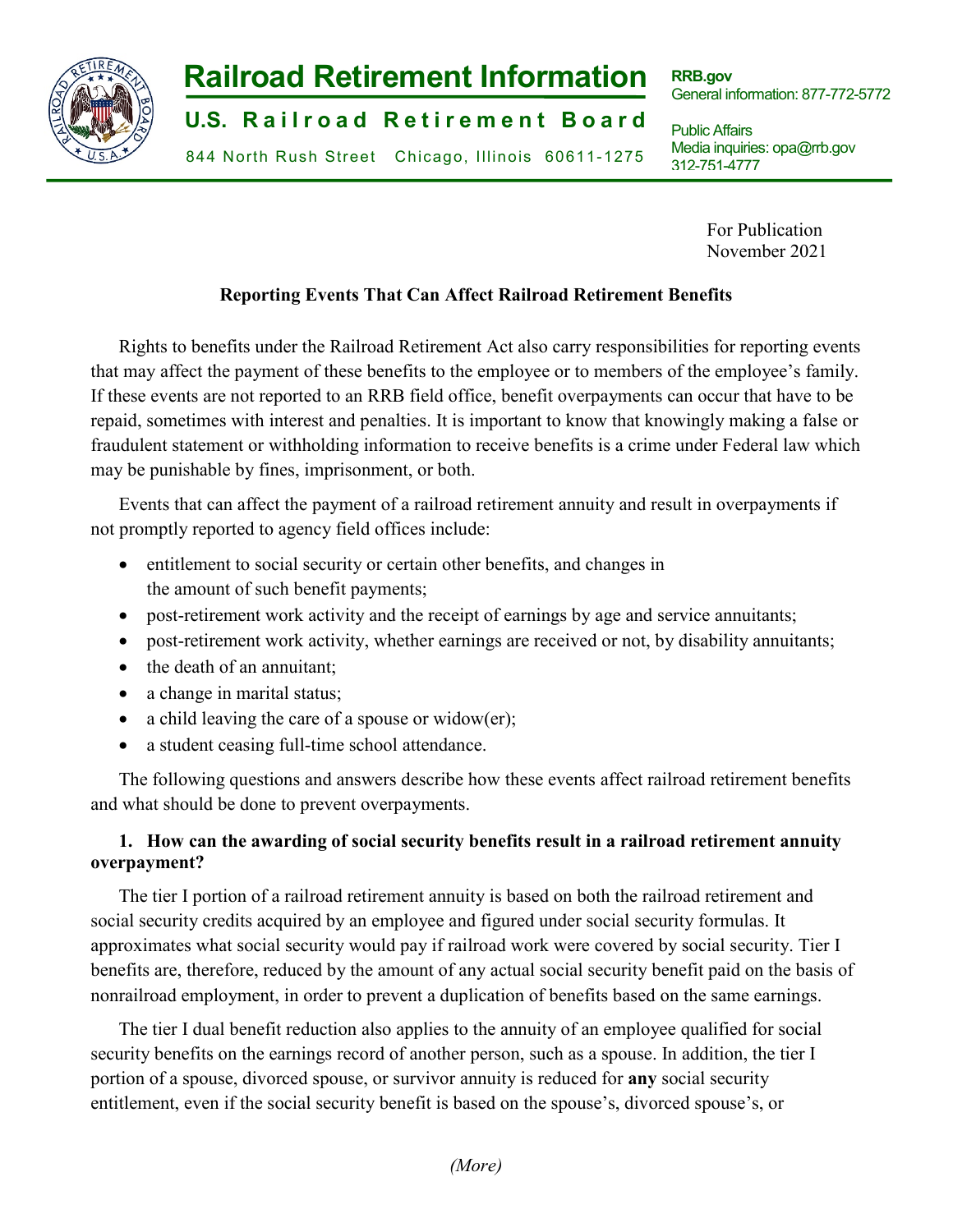survivor's own earnings. These reductions follow principles of social security law which limit payment to the higher of any two or more benefits payable to an individual at one time.

If a railroad retirement annuitant is also awarded a social security benefit, in most cases a combined monthly dual benefit payment will be issued by the Railroad Retirement Board (RRB). The Social Security Administration determines the amount of the social security benefit due, and the RRB determines the amount of the railroad retirement annuity due. (As stated above, the tier I portion of a railroad retirement annuity is reduced by the amount of the social security benefit due.)

A person should notify an RRB field office when filing for social security benefits. If the Social Security Administration begins paying benefits directly to a railroad retirement annuitant without the RRB's knowledge, a tier I overpayment will occur. This frequently happens when a railroad employee's spouse or widow(er) is awarded social security benefits not based on the employee's earnings.

Also, annuitants who are receiving their social security benefits directly from the Social Security Administration must notify an RRB field office if their social security benefits are subsequently increased for any reason **other** than annual cost-of-living increases, such as a recomputation to reflect post-retirement earnings. Since such recomputations are usually retroactive, they can result in substantial tier I overpayments.

While social security benefit information is provided to the RRB as a result of routine information exchanges between the RRB and the Social Security Administration, it will generally not be provided in time to avoid such a benefit overpayment.

## **2. What other types of benefit payments, besides social security benefits, require dual benefit reductions in a railroad retirement annuity?**

For **employees** eligible for a railroad retirement annuity **and** a Federal, State or local government pension, there may be a reduction in tier I for receipt of a public pension based, in part or in whole, on employment not covered by social security or railroad retirement after 1956. This may also apply to certain other payments not covered by social security, such as payments from a non-profit organization or from a foreign government or a foreign employer. However, it does not include military service pensions, payments by the Department of Veterans Affairs, or certain benefits payable by a foreign government as a result of a totalization agreement between that government and the United States.

The tier I portion of a **spouse** or **widow(er)'s** annuity may also be reduced for receipt of any Federal, State or local government pension separately payable to the spouse or widow(er) based on her or his own earnings. The reduction generally does not apply if the employment on which the public pension is based was covered under the Social Security Act throughout the last 60 months of public employment. In addition, most military service pensions and payments from the Department of Veterans Affairs will not cause a reduction. Pensions paid by a foreign government or interstate instrumentality will also not cause a reduction.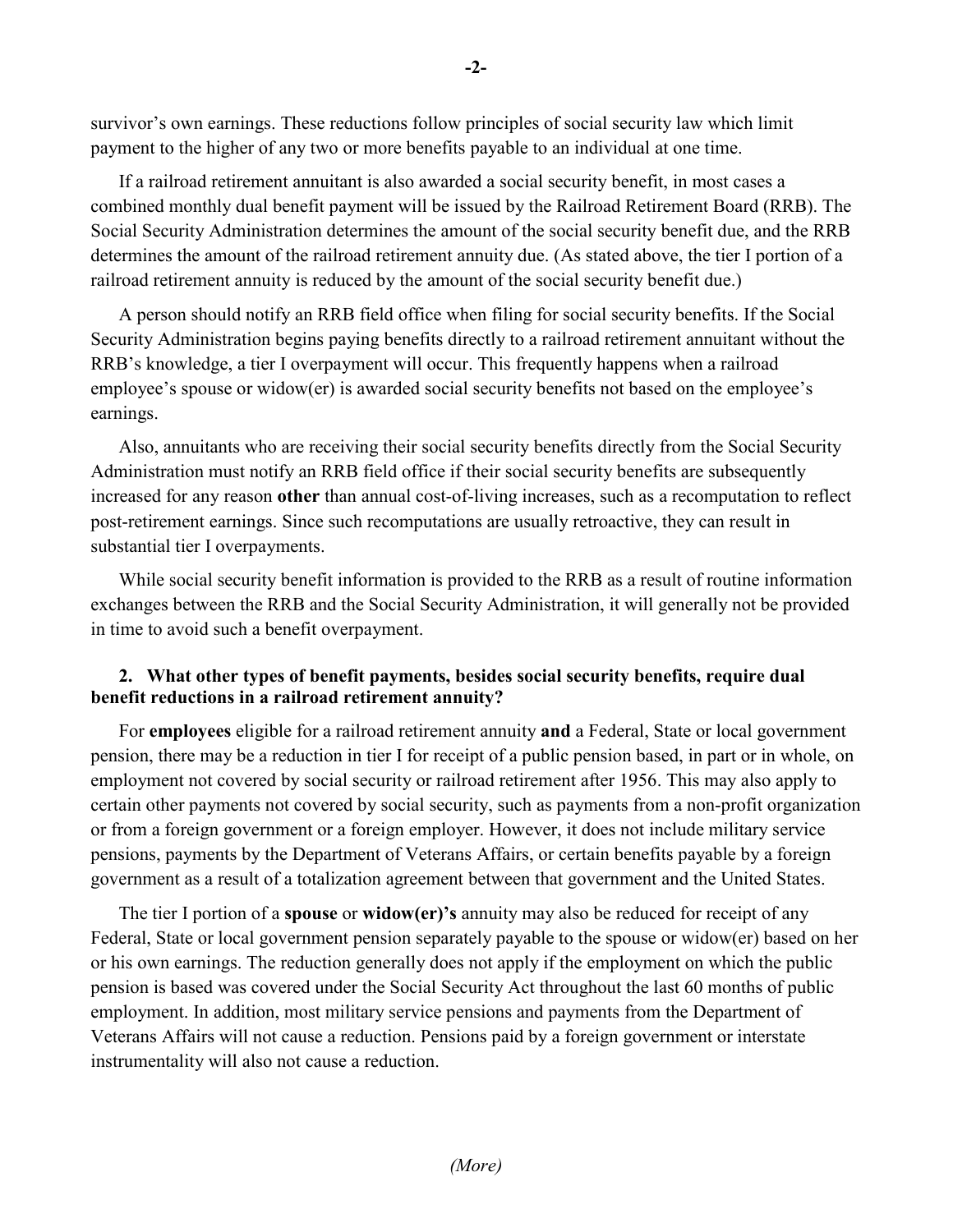If an employee is receiving a **disability** annuity, tier I benefits for the employee and spouse may, under certain circumstances, be reduced for receipt of workers' compensation or public disability benefits.

If annuitants become entitled to any of the above payments, or if there is any question as to whether a payment requires a reduction in their annuities, they should promptly notify an RRB field office.

#### **3. Can post-retirement work activity and earnings cause railroad retirement overpayments?**

Unreported post-retirement work activity and earnings in nonrailroad employment (including self employment) are a major cause of overpayments in railroad retirement annuities. Like social security benefits, railroad retirement tier I benefits paid to employees and spouses, plus tier I, and tier II benefits paid to survivors, are subject to deductions if post-retirement earnings exceed certain exempt amounts, which increase annually. (*For information on how post-retirement work activity and earnings affect disability annuitants, please see Question 4.*)

These earnings deductions do not apply to those who have attained full social security retirement age. Under the Social Security Act, full retirement age for employees and spouses is age 66 for those born from 1943 through 1954 and gradually increases to age 67 for those born in 1960 or later. Full retirement age for survivor annuitants ranges from age 66 for those born from 1945 through 1956 to age 67 for those born in 1962 or later.

For those under full retirement age throughout 2021, the exempt earnings amount is \$18,960. It rises to \$19,560 in 2022. For beneficiaries attaining full retirement age in 2021, the exempt earnings amount is \$50,520 for the months before the month full retirement age is attained. In 2022, the exempt earnings amount will be \$51,960. Prior to the calendar year in which full retirement age is attained, the earnings deduction is \$1 in benefits for every \$2 of earnings over the exempt amount. For those attaining full retirement age during a calendar year, the deduction is \$1 for every \$3 of earnings over the exempt amount in the months before the month full retirement age is attained.

Annuitants who work after retirement and expect that their earnings for a year will be more than the annual exempt amount must promptly notify an RRB field office and furnish an estimate of their expected earnings. This way their annuities can be adjusted to take the excess earnings into consideration and prevent an overpayment. Annuitants whose original estimate changes significantly during the year, either upwards or downwards, should also notify the RRB.

Retired employees and spouses, regardless of age, who work for their last pre-retirement nonrailroad employer are also subject to an earnings deduction in their tier II and railroad retirement supplemental annuity benefits, if applicable, of \$1 for every \$2 in earnings up to a maximum reduction of the lesser of 50 percent of the earnings or tier II and supplemental benefits combined. This earnings restriction does not change from year to year and does not allow for an exempt amount. Retired employees and spouses should therefore promptly notify an RRB field office if they return to employment for their last pre-retirement nonrailroad employer, or if the amount of their earnings from such employment changes.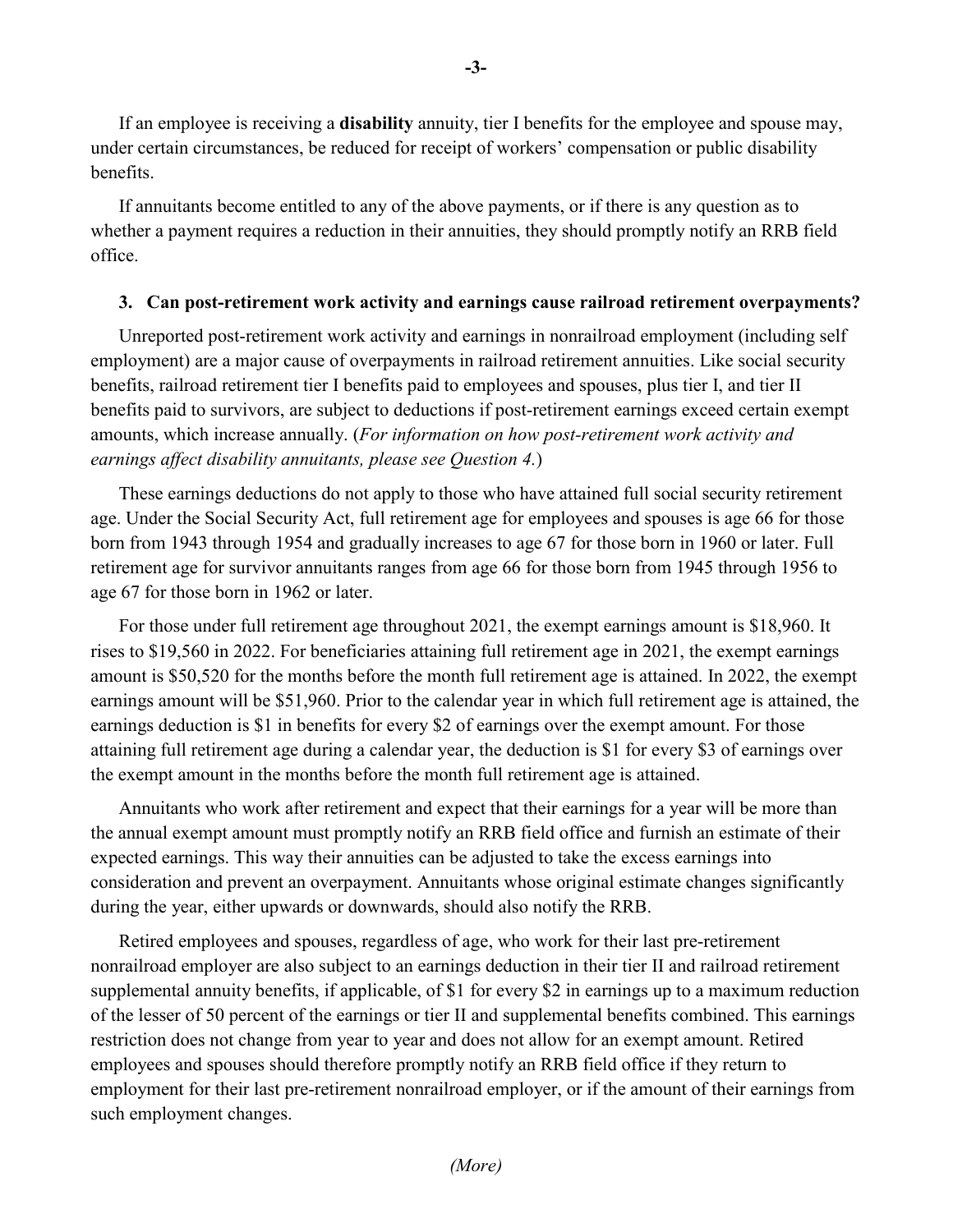A spouse benefit is subject to reductions not only for the spouse's earnings, but also for the earnings of the employee, regardless of whether the earnings are from service for the last preretirement nonrailroad employer or any other post-retirement employment. An annuity paid to a divorced spouse may continue despite the employee's work activity. However, the employee's nonrailroad earnings over the annual earnings exempt amount may reduce a divorced spouse benefit.

#### **4. How do post-retirement work activity and earnings affect disability annuities?**

**Any** work performed by a disabled annuitant - whether for payment or not - may be considered an indication of recovery from disability, and, therefore, must be reported promptly to an RRB field office to avoid potential overpayments.

In addition, special restrictions limiting earnings to \$1,020 per month in 2021, exclusive of disability-related work expenses, apply to disabled railroad retirement employee annuitants. In 2022, this amount rises to \$1,050. These disability work restrictions apply until the disabled employee annuitant attains full retirement age which, as stated earlier, ranges from age 66 to age 67, depending on the year of birth. These work restrictions apply even if the annuitant has 30 years of railroad service. Also, a disabled employee annuitant who works for his or her last pre-retirement nonrailroad employer would be subject to the additional earnings deduction that applies in these cases.

### **5. What effect does railroad work have on an annuity?**

No railroad retirement annuity is payable for any month in which an employee, spouse or survivor annuitant performs compensated service for a railroad or railroad union. This includes local lodge compensation for more than \$24.99 in a calendar month, and work by a local lodge or division secretary collecting insurance premiums, regardless of the amount of salary.

### **6. What should be done when a railroad retirement annuitant dies?**

An RRB field office should be notified immediately upon the death of any retirement or survivor annuitant. Payment of a railroad retirement annuity stops upon an annuitant's death and the annuity is not payable for any day in the month of death. This is true regardless of how late in the month death occurs and there is no provision for prorating such a payment. Any payments received after the annuitant's death must be returned. The sooner the RRB is notified, the less chance there is of payments continuing and an overpayment accruing. The RRB would also determine whether any survivor benefits due are payable by the RRB or the Social Security Administration.

## **7. What are some other events that can affect payments to auxiliary beneficiaries, such as spouses, divorced spouses, and widow(er)s?**

A spouse or divorced spouse must immediately notify an RRB field office if the railroad employee upon whose service the annuity is based dies. A spouse must notify the RRB if her or his marriage to the railroad employee ends in divorce or annulment and a widow(er) or divorced spouse must notify the RRB if she or he remarries.

**-4-**